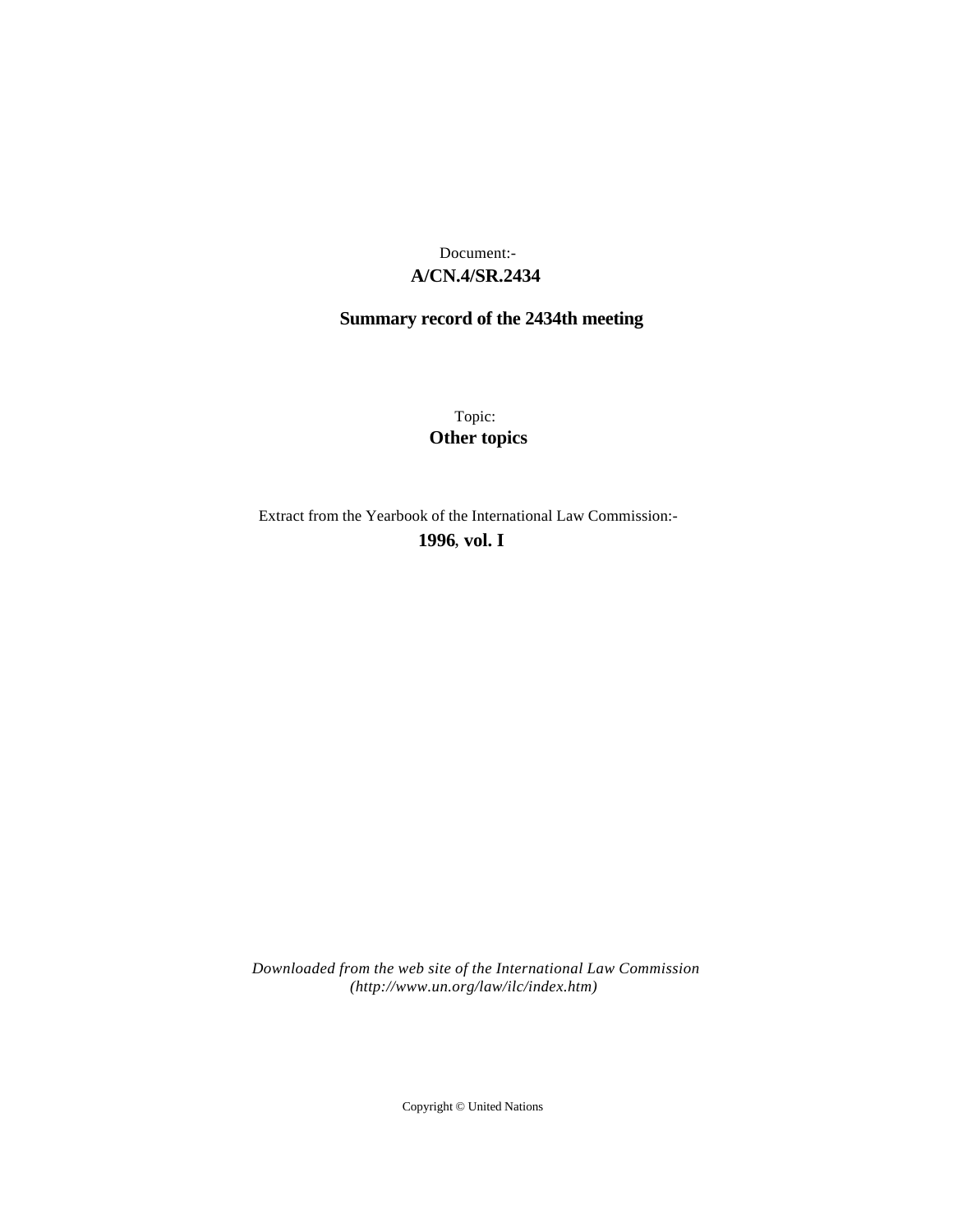settled in Latin America. Nonetheless, he trusted that developments in Europe would lead to a wider understanding of the European approach and to the ultimate conviction, among Latin Americans, that useful work was being done.

28. Equally gratifying was the work being carried out by AALCC. Not only did lawyers from ministries of foreign affairs but also ministers of justice participate in the Committee's meetings. When persons of that rank engaged in legal analysis it was bound to vest the particular problem with special relevance and to ensure that the legal aspects were taken into account in the decisionmaking process. In examining the draft statute for an international criminal court at such a level, AALCC demonstrated that it was not just a United Nations draft but one of vital importance to the world at large. The numerous items on the Committee's agenda were indicative of a firm resolve to solve the many acute problems of international law.

29. Mr. LUKASHUK said that there was unanimous support for the Commission's collaboration with the European Committee on Legal Cooperation and AALCC, which worked in many of the same areas. At the same time, it was important for the Commission and other legal bodies working on the codification of international law not to lose sight of one of the main problems, namely, customary international law and of the colossal changes that law had undergone in recent decades. Those changes had come about because the hopes once placed in multilateral conventions had not been realized and the functions of contemporary international law therefore now relied on custom. Moreover, the actual mechanism of forming custom had changed, with the centre of gravity moving away from practice to *opinio juris.* Norms of general international law, of a *jus cogens* nature, were created and adopted by the international community as a whole, which meant that the unanimous agreement of all States was not necessary and that a representative majority was enough. All of that was evidence that custom had become extremely important and that very significant changes had taken place in the way it was formed and applied. Now that cooperation had been organized between the Commission and the European, Asian and African regions, it should be possible to deal successfully with the codification of those norms involving the formation and implementation of custom.

*The meeting rose at 11.25 a.m.*

## **2434th MEETING**

*Friday, 31 May 1996, at 10.15 a.m.*

*Chairman:* Mr. Robert ROSENSTOCK

*Present:* Mr. Arangio-Ruiz, Mr. Bennouna, Mr. Calero Rodrigues, Mr. de Saram, Mr. Eiriksson,

Mr. Fomba, Mr. Giiney, Mr. He, Mr. Idris, Mr. Kabatsi, Mr. Lukashuk, Mr. Mikulka, Mr. Pambou-Tchivounda, Mr. Sreenivasa Rao, Mr. Thiam, Mr. Villagrán Kramer, Mr. Yamada, Mr. Yankov.

### **Organization of work of the session** *(continued)\**

## [Agenda item 1]

1. The CHAIRMAN, speaking as Chairman of the Planning Group, said that it had received an excellent report from the working group convened by Mr. Crawford. It had considered four of the topics dealt with in the report, so that the working group would be able to review the corresponding part of the text in the light of the comments made. It would be a good thing if the Planning Group could complete the first reading of the document rapidly in order to be able to report back to the Commission. That might involve a slight change in the proposed schedule of work for the next two weeks.

2. Mr. ARANGIO-RUIZ (Special Rapporteur on State responsibility) stressed that the proposed change in schedule should not entail a reduction in the number of Drafting Committee meetings to be spent on the topic of State responsibility. In that connection, he explained that part of the eighth report  $(A/CN.4/476$  and  $\text{Add.1})^1$  dealt with international crimes of States or, in other words, with draft articles 15 to 20 of part two which were referred to the Drafting Committee at the preceding session.<sup>2</sup> Another part of the report dealt with relatively minor problems relating to draft articles which were "pending"—articles 11 and 12—and would contain some considerations on fault, satisfaction and the question of proportionality covered by draft article  $13<sup>3</sup>$  Other draft articles, such as so-called article 5 *bis,<sup>4</sup>* were pending in the Drafting Committee, but had not been discussed in the eighth report.

3. That meant that, even before the eighth report on State responsibility was introduced to the Commission, the Drafting Committee could begin its work on the topic by drawing up a schedule and possibly starting to consider article 5 *bis,* as well as articles 15 to 20 proposed in the seventh report.<sup>5</sup>

4. Mr. CALERO RODRIGUES (Chairman of the Drafting Committee), reporting on the progress of the Drafting Committee's work, said that the second-reading *toilettage* of the draft Code of Crimes against the Peace and Security of Mankind was practically finished.

<sup>\*</sup> Resumed from the 2432nd meeting.

<sup>&</sup>lt;sup>1</sup> Reproduced in *Yearbook . . . 1996*, vol. II (Part One).

<sup>2</sup> See *Yearbook . . . 1995,* vol. II (Part Two), paras. 236-237.

<sup>3</sup> Ibid., paras. 340-343.

<sup>4</sup> Ibid., para. 235.

<sup>5</sup> See *Yearbook. . . 1995,* vol. II (Part One), document A/CN.4/469 and Add.l and 2.